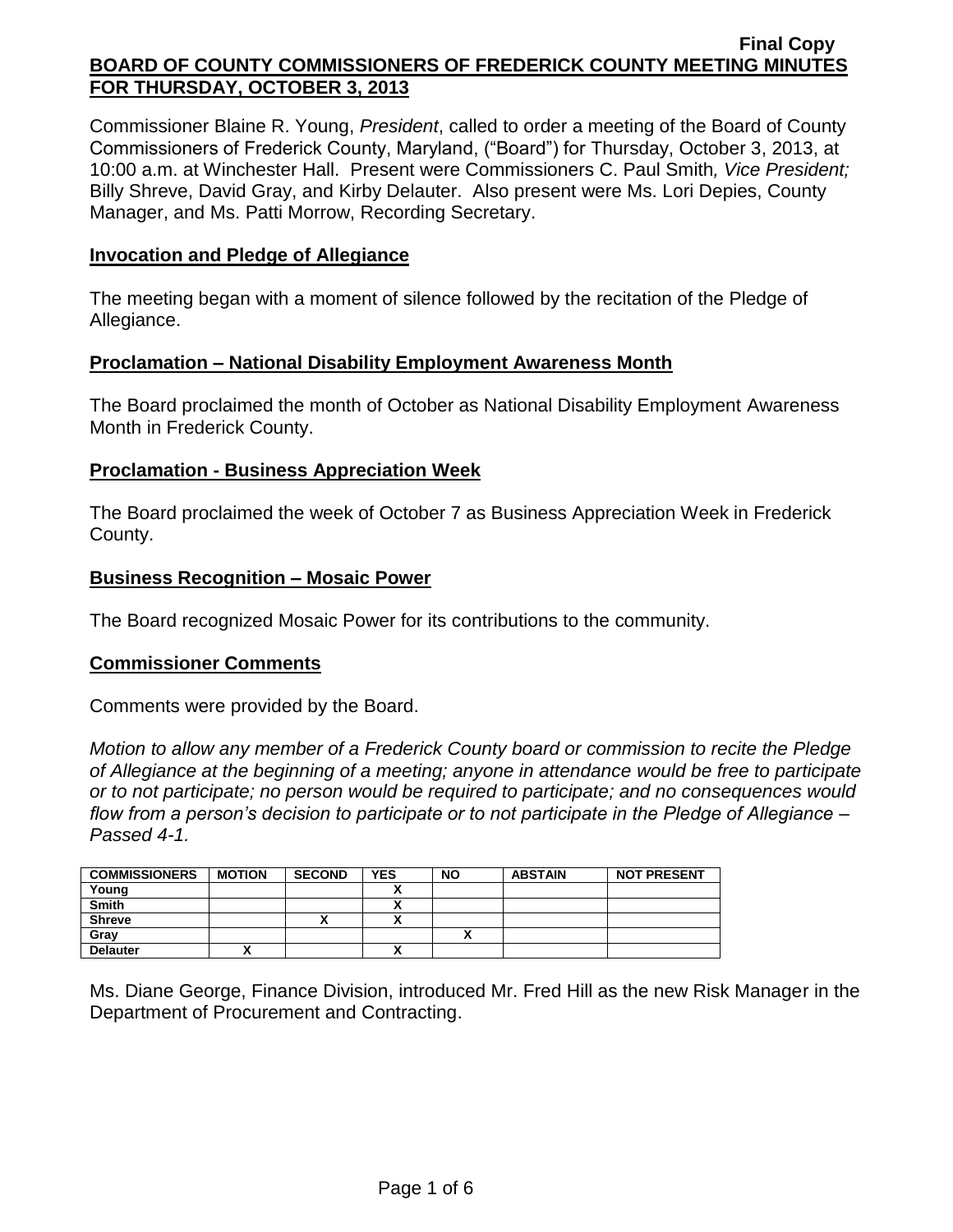### **Update of Board of County Commissioners' Administrative Actions – Commissioner Blaine R. Young and Lori Depies, Office of the County Manager**

Commissioner Young briefed the public on the Board's recent administrative actions.

#### **PUBLIC COMMENTS**

- Janice Spiegel
- M.C. Keegin Ayre

#### **CONSENT AGENDA**

The following items were considered on the consent agenda:

- Purchasing Memo #14-038 Bid #14-015, Traffic Barrier Repair and Installation Services
- #BT-14-052, Housing and Community Development, Citizens Services Division
- Friends of Meals on Wheels Grant Application

*Motion to approve the consent agenda as presented – Passed 4-0.*

| <b>COMMISSIONERS</b> | <b>MOTION</b> | <b>SECOND</b> | <b>YES</b>               | <b>NO</b> | <b>ABSTAIN</b> | <b>NOT PRESENT</b> |
|----------------------|---------------|---------------|--------------------------|-----------|----------------|--------------------|
| Young                |               |               |                          |           |                |                    |
| <b>Smith</b>         |               |               |                          |           |                |                    |
| <b>Shreve</b>        |               |               |                          |           |                |                    |
| Grav                 |               |               | ,,                       |           |                |                    |
| <b>Delauter</b>      |               | "             | $\ddot{\phantom{1}}$<br> |           |                |                    |

### **ADMINISTRATIVE BUSINESS**

#### **Decision on Proposed Changes to the Frederick County Personnel Rules (Public Hearing Held 9/19/13) – Mitch Hose and Sophia Dobranksy, Human Resources Division**

Mr. Hose requested the ordinance, with the proposed changes to the Frederick County Personnel Rules, be approved and adopted as presented.

*Motion to approve and adopt the ordinance as presented – Passed 5-0.*

| <b>COMMISSIONERS</b> | <b>MOTION</b> | <b>SECOND</b> | <b>YES</b> | <b>NO</b> | <b>ABSTAIN</b> | <b>NOT PRESENT</b> |
|----------------------|---------------|---------------|------------|-----------|----------------|--------------------|
| Young                |               |               |            |           |                |                    |
| <b>Smith</b>         |               |               |            |           |                |                    |
| <b>Shreve</b>        |               | ́             |            |           |                |                    |
| Gray                 |               |               |            |           |                |                    |
| <b>Delauter</b>      |               |               |            |           |                |                    |

(A copy of the approved/adopted ordinance can be obtained in the County Manager's Office or from the county's website, [www.FrederickCountyMD.gov.](http://www.frederickcountymd.gov/))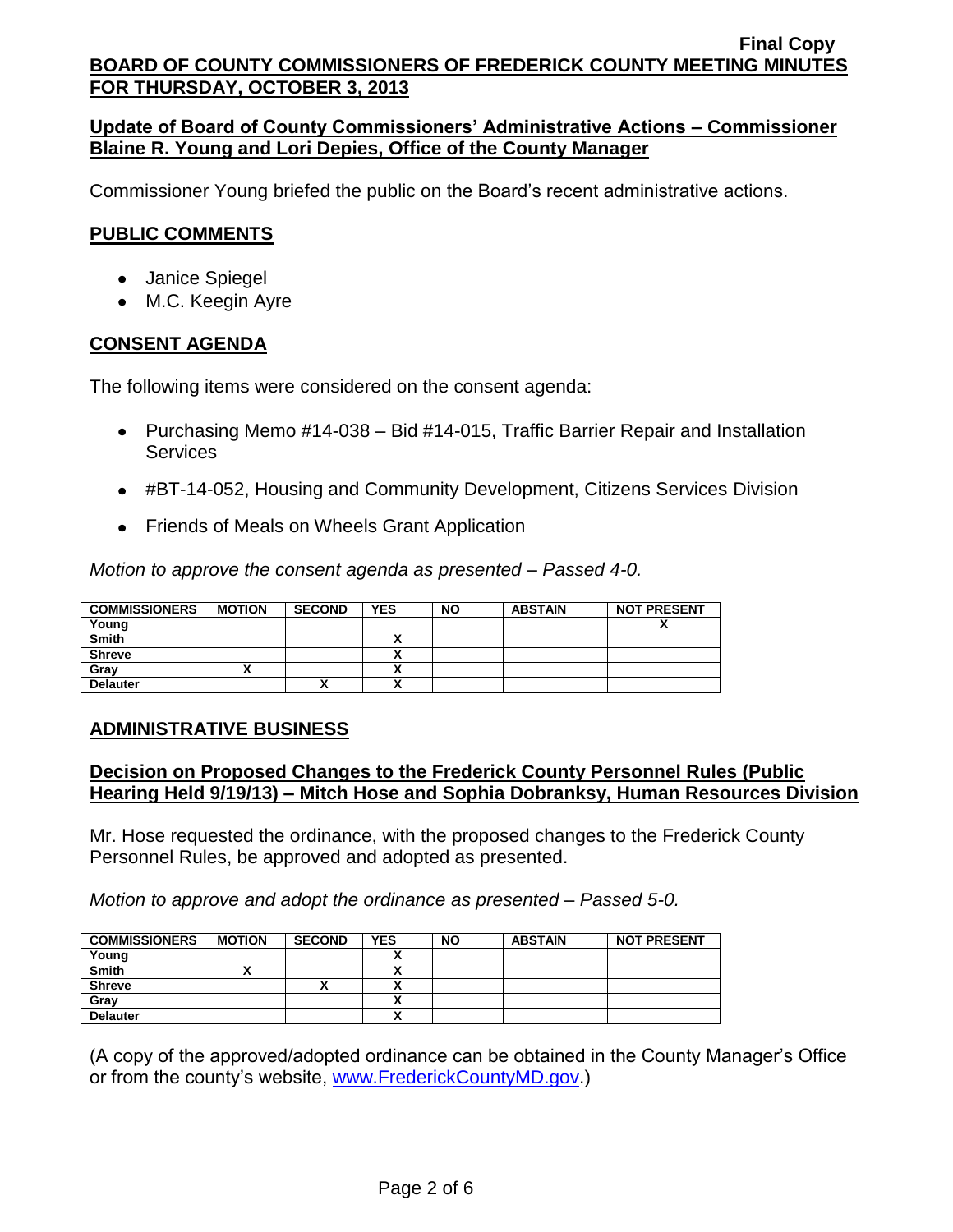# **Updates from County Commissioners' Liaison – Dave Dunn, Community Development Division**

Mr. Dunn presented the updates.

*No action was taken as this item was informational.*

### **Board of Education Capital Funding Request to the State of Maryland – Beth Pasierb, Frederick County Public Schools**

Mr. Ray Barnes, Frederick County Public Schools, presented the request of support for the FY 2015 State Capital Funding in the amount of approximately \$15.6 million.

*Motion to send a letter of support to the Interagency Committee on School Consolidation for the list of FY 2014 capital funding requests to the state – Passed 5-0.*

| <b>COMMISSIONERS</b> | <b>MOTION</b> | <b>SECOND</b> | <b>YES</b>           | <b>NO</b> | <b>ABSTAIN</b> | <b>NOT PRESENT</b> |
|----------------------|---------------|---------------|----------------------|-----------|----------------|--------------------|
| Young                |               |               |                      |           |                |                    |
| <b>Smith</b>         |               |               | `                    |           |                |                    |
| <b>Shreve</b>        |               |               | $\ddot{\phantom{1}}$ |           |                |                    |
| Gray                 |               | Λ             | ^                    |           |                |                    |
| <b>Delauter</b>      |               |               |                      |           |                |                    |

### **PUBLIC COMMENTS**

- Janice Spiegel
- M.C. Keegin Ayre

# **QUESTIONS – PRESS**

• Bethany Rogers, The Frederick News-Post

(Commissioner Young passed the gavel to Commissioner Smith and left the meeting.)

### **COMMISSIONER COMMENTS**

### Friends of Meals on Wheels Grant Application

Ms. Carolyn True, Citizens Services Division, responded to the Board's questions regarding the grant application. (The grant had been approved as a part of the consent agenda.)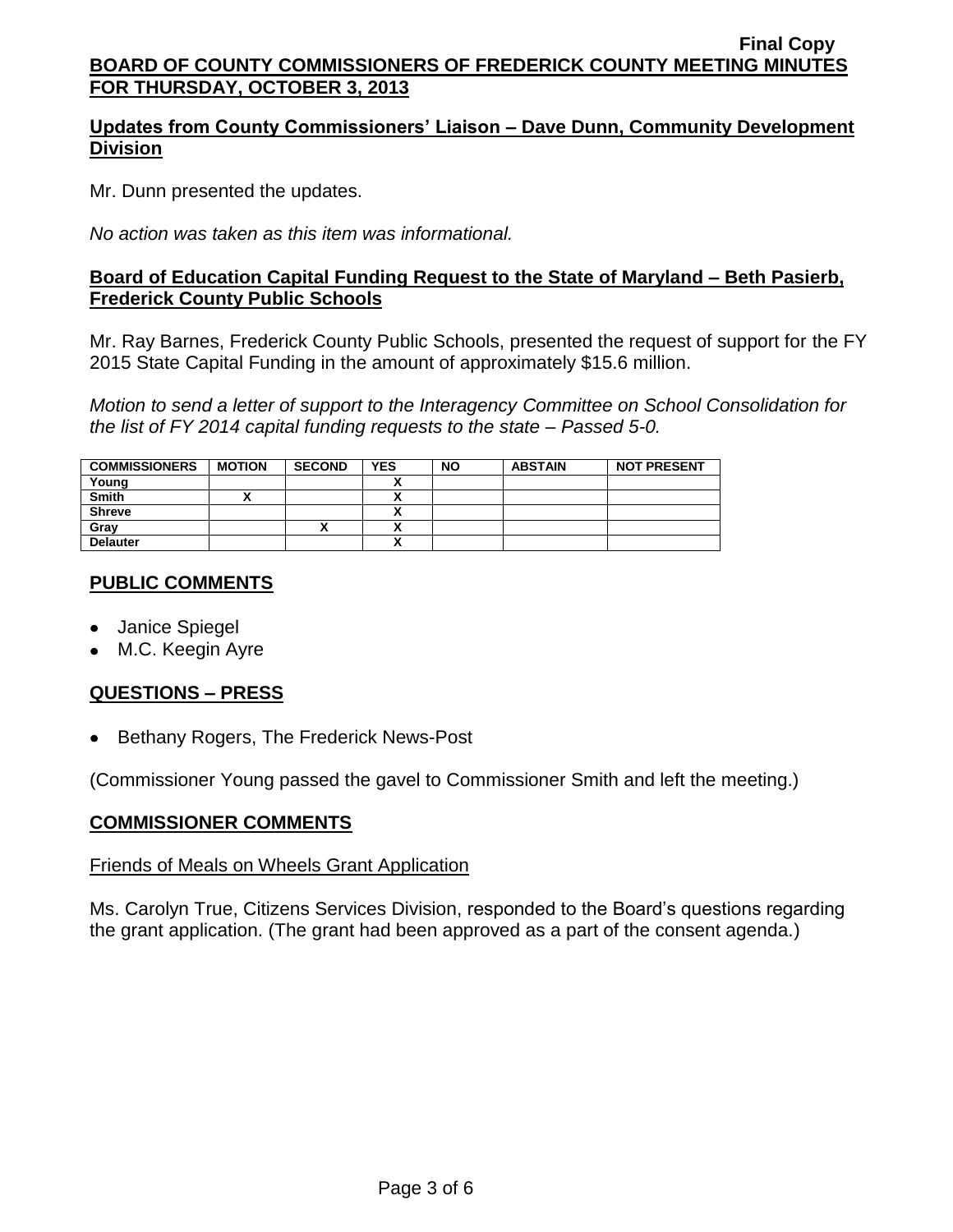### **CLOSED SESSION**

Maryland Annotated Code State Government Article § 10-508(a)(3) To consider the acquisition of real property for a public purpose and matters directly related thereto; and (7) To consult with counsel to obtain legal advice on a legal matter

Topic – To consider the disposition of county property.

*Motion to go into closed session – Passed 4-0.*

| <b>COMMISSIONERS</b> | <b>MOTION</b> | <b>SECOND</b> | <b>YES</b>               | <b>NO</b> | <b>ABSTAIN</b> | <b>NOT PRESENT</b> |
|----------------------|---------------|---------------|--------------------------|-----------|----------------|--------------------|
| Young                |               |               |                          |           |                | Λ                  |
| <b>Smith</b>         |               |               | ~                        |           |                |                    |
| <b>Shreve</b>        |               |               |                          |           |                |                    |
| Grav                 |               |               | $\ddot{\phantom{1}}$<br> |           |                |                    |
| <b>Delauter</b>      |               |               |                          |           |                |                    |

### **ADJOURN**

The meeting adjourned at 11:30 a.m.

Patricia Morrow Recording Secretary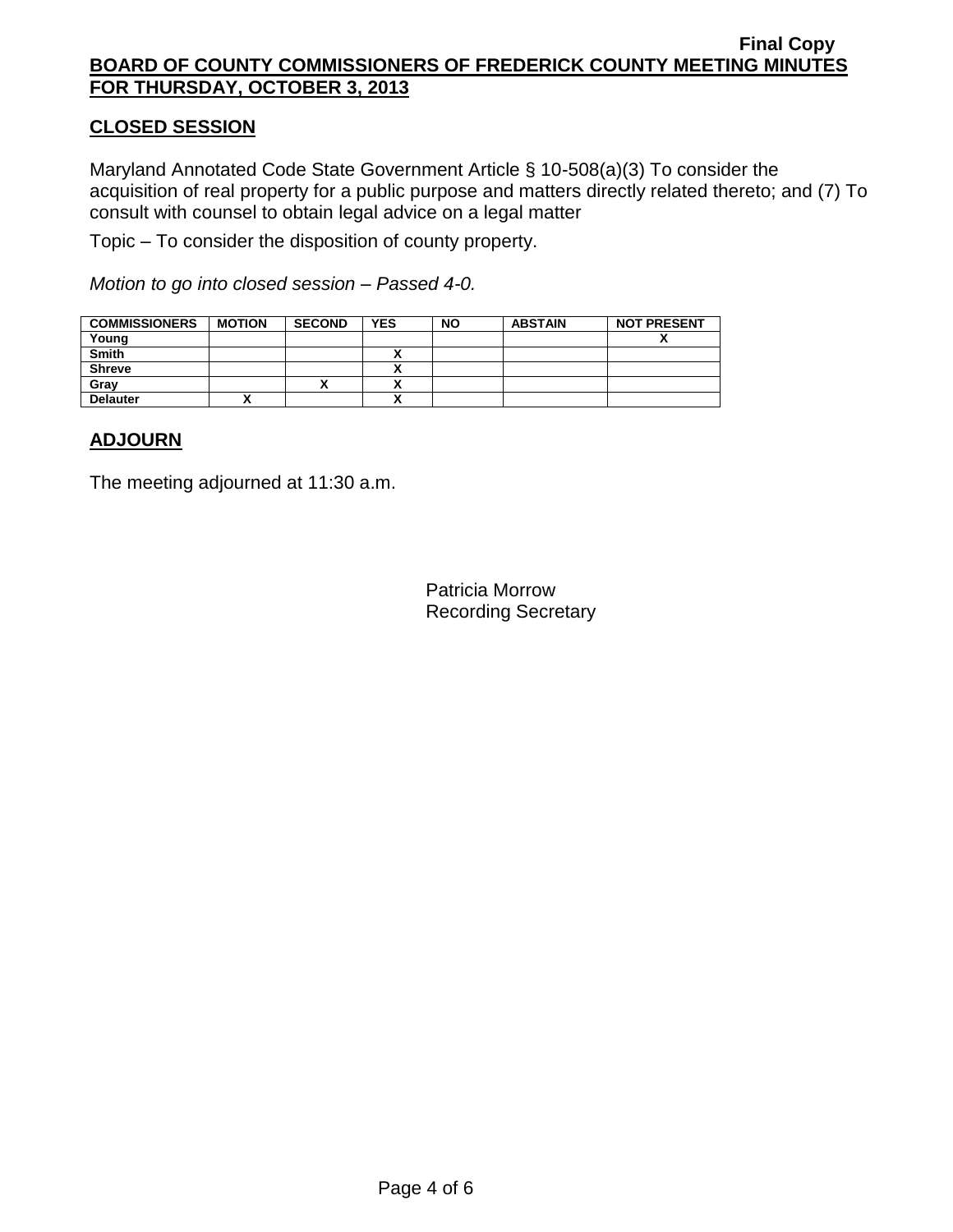#### **FORM OF STATEMENT FOR CLOSING THE MEETING OF THURSDAY, OCTOBER 3, 2013**

# **STATUTORY AUTHORITY TO CLOSE SESSION**

#### **State Government Article §10-508(a):**

(3) To consider the acquisition of real property for a public purpose and matters directly related thereto; and (7) To consult with counsel to obtain legal advice on a legal matter.

#### **Motion:**

Upon a motion by Commissioner Delauter, seconded by Commissioner Gray, the Board voted 4-0, with Commissioner Young absent, to go into closed session under the Maryland Annotated Code State Government Article § 10-508(a)(3) To consider the acquisition of real property for a public purpose and matters directly related thereto; and (7) To consult with counsel to obtain legal advice on a legal matter. (Commissioner Young was absent for the vote but present for the closed session.)

### **Time and Location:**

11:35 a.m. – Third Floor Meeting Room, Winchester Hall

### **Topic to be Discussed:**

To consider the disposition of county property.

Patricia Morrow Recording Secretary

\_\_\_\_\_\_\_\_\_\_\_\_\_\_\_\_\_\_\_\_\_\_\_\_\_\_\_\_\_\_\_\_\_\_\_\_